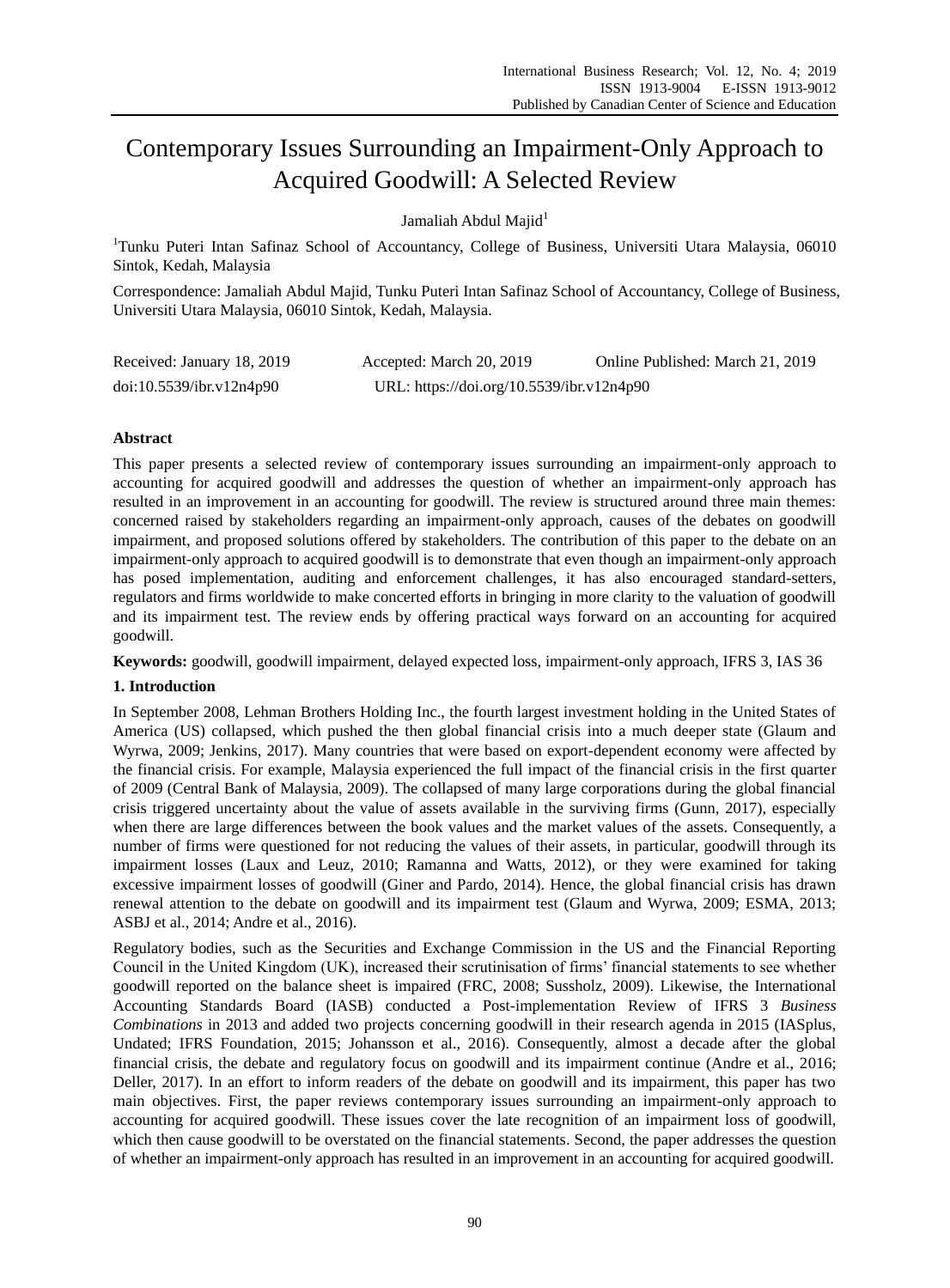### **2. Research Method**

This paper reviewed studies on an impairment-only approach to accounting for acquired goodwill published in the 2004-2018 period. 2004 represents the year when an impairment-only approach was first issued by the IASB under the new International Financial Reporting Standard (IFRS) 3 *Business Combinations* and the revised International Accounting Standard (IAS) 36 *Impairment of Assets*. These studies were identified through Google Scholar and selected journals using the following keywords: goodwill, impairment, IFRS 3, IAS 36, and amortization/amortisation. To ensure that the review presents an unbiased picture of the topic, this paper focuses on both the academic and practitioner journals. For the practitioner journals, there were 11 studies reviewed, mainly from audit firms and standard-setters.

For the academic journals, to select the highly relevant studies, following d'Arcy and Tarca (2018), the present study focuses on three journal rankings that are recognised at international levels, specifically, the United Kingdom (UK) Association of Business School Academic Journal Guide, the Australian Business Dean Council (ABDC) ranking and the German VHB-JOURQUAL 3 ranking by the German Academic Association for Business School. For the last two ranking, this paper selected journals that are ranked at least C. From these selection procedures, 20 empirical studies were selected of which 19 studies were published in accounting journals while one study was published in a business journal. The majority of the accounting journals were from journals that are ranked A\* (3 studies), A (6 studies) and B (6 studies) by the ABDC ranking. This suggests that the contemporary issue of an impairment-only approach to acquired goodwill is an important topic that motivates high-quality academic research.

Overall, this paper reviewed 31 studies of which 20 were from academic journals and eleven were from practitioner journals. The review of an impairment-only approach to accounting for acquired goodwill is structured around three main themes. These are: concerned raised by stakeholders regarding an impairment-only approach, causes of the debates, and proposed solutions offered by stakeholders. The review also offers practical ways forward on an accounting for acquired goodwill.

#### **3. Findings and Discussion**

#### *3.1 Concerns Raised by Stakeholders Regarding an Impairment-Only Approach*

From the review of literature, two interrelated issues seem to dominate the discussion on an impairment-only approach to acquired goodwill. First, the impairment losses of goodwill have not been recognised in a timely manner (Hoogervorst, 2012, Ramanna and Watts, 2012; Ji, 2013; ASBJ et al., 2014; IFRS Foundation, 2014; KPMG, 2014; Filip et al., 2015). Second, absence the amortisation of goodwill, the late recognition of the impairment losses temporarily overstates goodwill presented on the financial statements (EFRAG, 2016; Li and Sloan, 2017). From the standard-setter point of views, concerns on the late recognition of goodwill impairment losses were highlighted by the Chairman of the IASB, Mr. Hans Hoogervorst who commented that the recognition of goodwill impairment losses often lagged behind share performance (Hoogervorst, 2012). Consequently, decisions made by the IASB in conducting a Post-implementation Review of IFRS 3 in 2013 and in adding two issues on goodwill (i.e., effectiveness and complexity of testing goodwill for impairment, and subsequent accounting for goodwill) as their higher-priority research project in February 2015 (IFRS Foundation, 2015; Schatt, 2016: 2) represent initiatives to address the issue.

Regulatory bodies, audit firms and reporting advisory groups in various countries also seem to echo similar concerns on goodwill impairment losses that were recognised quite late (ESMA, 2013; ASBJ et al., 2014; FRC, 2014; KPMG, 2014; EFRAG, 2016). For example, the European Securities and Markets Authority (ESMA) examined accounting and disclosures practices related to impairment tests of goodwill among 235 largest European listed firms that have significant goodwill in their financial statements for 2011 (ESMA, 2013). Their findings showed a relatively limited amount of goodwill impairment losses reported by these firms despite the financial crisis that occurred in 2008/2009. These findings led ESMA (2013) to question whether firms' recognition of goodwill impairment losses reflect the significant declined in their market capitalisation and the worsened economic conditions faced by these firms. Similarly, in 2012 members of the Accounting Standards Board of Japan (ASBJ), the European Financial Reporting Advisory Group (EFRAG) and the Italian standard-setter (the Organismo Italiano di Contabilita - OIC) set up a research group to undertake a survey on an impairment-only approach (ASBJ et al., 2014). They reported that many respondents questioned whether impairment losses of goodwill were recognised on a timely basis (ASBJ et al., 2014).

Prompted by the Post-implementation Review of IFRS 3, KPMG International Standards Group undertook interviews with stakeholders in various regions worldwide (KPMG, 2014). Their findings showed that most respondents agreed that goodwill impairment charges lagged behind actual impairment losses (KPMG, 2014).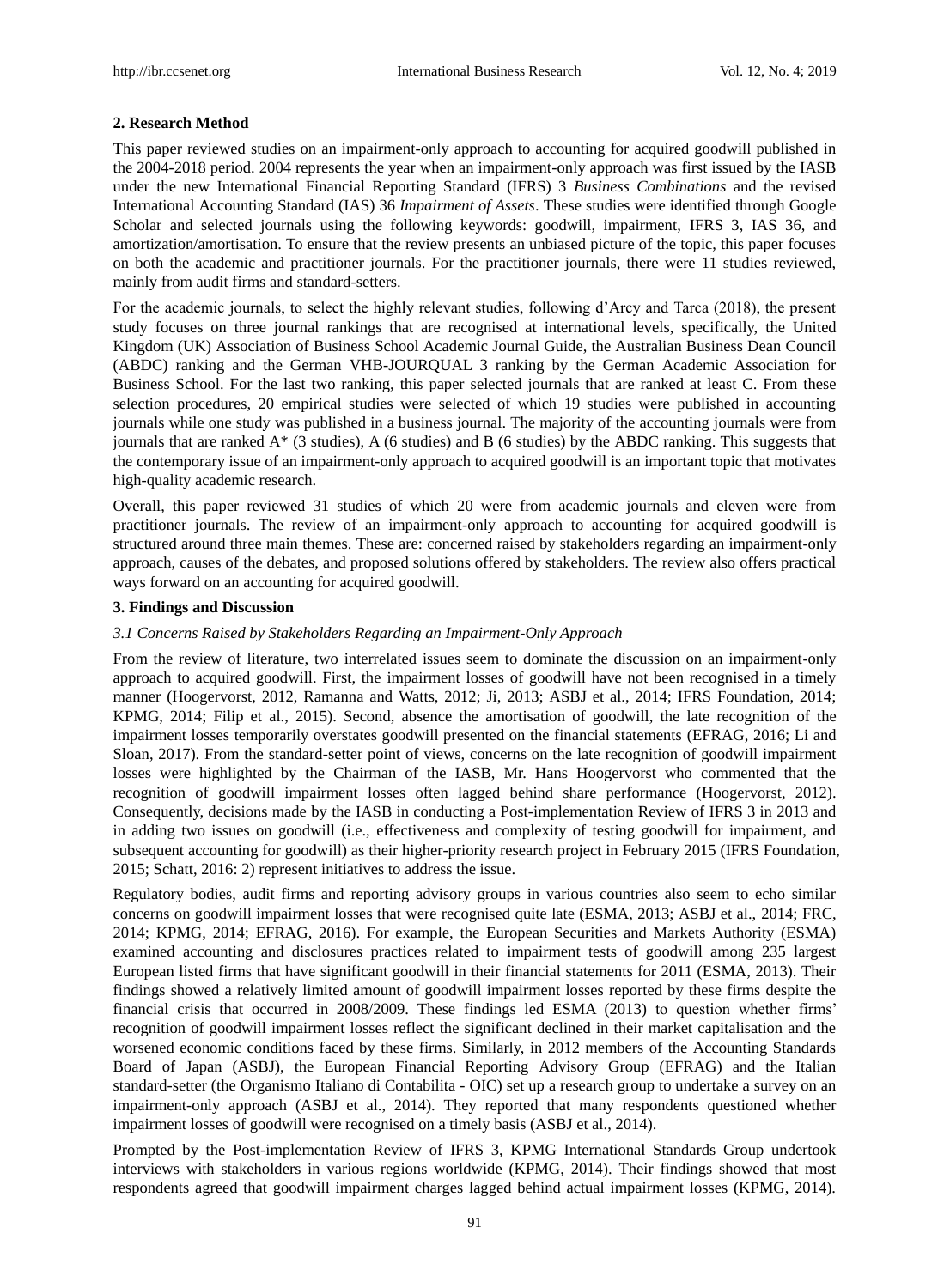In addition, EFRAG (2016) examined accounting practices related to goodwill among 328 European listed firms from 2005-2014. They found inconclusive evidence to support the effectiveness of an impairment model in generating reliable outcomes (EFRAG, 2016).

From an academic perspective, a number of studies have been carried out to identify the likelihood that firms delayed recognising goodwill impairment losses (e.g., Ramanna and Watts, 2012; Filip et al., 2015; Andre et al., 2016; Li and Sloan, 2017). For example, Ramanna and Watts (2012) examined non-impairment of goodwill among 124 US listed firms from 2003-2006 that have market indications that their goodwill may be impaired. Their investigation revealed that 69% of the US listed firms they examined do not report goodwill impairment losses. Instead of focusing on a specific country, Andre et al. (2016) compared the frequency and magnitude of goodwill impairment losses reported by European listed firms with that of the US listed firms. Using 35,063 observations, their findings revealed that during the financial crisis, the European listed firms reported significantly smaller proportion of goodwill impairment losses relative to goodwill balance (6% in 2008 and 7% in 2009) than those of the US listed firms (63% in 2008 and 40% in 2009). Incidences of firms not taking goodwill write-offs are also found in South East Asian countries, such as Malaysia and Singapore (e.g., Abdul Majid, 2015 and 2017). For example, Abdul Majid (2015) documented a large frequency of listed firms in Malaysia reported zero goodwill impairment in 2008 to 2010 (76% in 2008, 81% in 2009 and 77% in 2010) despite the country experiencing the full impact of the financial crisis in the first quarter of 2009.

## *3.2 Causes of the Debates*

Shortcomings in the application of an impairment model often are identified as a primary cause for the late recognition of goodwill impairment losses (Cairns, 2015; Johansson et al., 2016). Many argued that an impairment model fails to separate out the subsequent internally generated goodwill, which may cause firms not to recognise their goodwill impairment losses on a timely basis (IASB, 2006; KPMG, 2014; Cairns, 2015; Johansson et al., 2016; IFRS Foundation, 2017a). Moreover, with an abolition of an amortisation of goodwill, an impairment model lacks rigorousness (IASB, 2006a; IASB, 2006b). As a result, an impairment model has been criticised for failing to effectively capture goodwill impairment losses in an appropriate amount or at an appropriate time, also known as "too little, too late" issue (ASBJ et al., 2014; ASBJ, 2017; EFRAG, 2017; IFRS Foundation 2017b).

Another shortcoming in the application of an impairment model, as argued by prior studies, is managerial discretions associated with the impairment testing of goodwill (Ramanna, 2008; Chambers and Finger, 2011; Ramanna and Watts, 2012; Hartwig, 2015). Managerial discretions that are frequently discussed in the literature include identification of cash-generating units to which goodwill is allocated (Ernst and Young, 2007; AbuGhazaleh et al. , 2011; Abdul Majid, 2013), estimations of fair value of the reporting units containing goodwill (Ramanna, 2008; Chambers and Finger, 2011; Ramanna and Watts, 2012; Li and Sloan, 2017) and determination of discount rates in the estimation of value in use (AbuGhazaleh et al., 2011; ASBJ et al. 2014; IFRS Foundation, 2015). ASBJ et al. (2014) explain that even though auditors may challenge the estimations and judgements made by management, they find it hard to refute these discretions decisively. Li and Sloan (2017) illustrate that challenges in verifying fair value estimates contribute to the relatively more inflated goodwill balances and less timely recognition of goodwill impairment losses of the 19,290 observations of US listed firms they examined during the impairment-only regime.

#### *3.3 Proposed Solutions Offered by Stakeholders*

Various solutions have been proposed to address the shortcomings in the application of an impairment model. Two main models that are commonly discussed are the amortisation of goodwill that had been abolished by the IASB, and the existing impairment-only approach. The amortisation of goodwill model required firms to reduce the amount of goodwill systematically on an annual basis over the useful life of the goodwill. Hence, management has to estimate the useful life of the goodwill. On the other hand, the existing impairment model requires firms to perform an annual impairment review of goodwill by comparing the recoverable amount of cash-generating unit(s) (CGU) containing goodwill with the carrying amount of the unit. If the recoverable amount is lower than the carrying amount, firms are required to reduce the amount of goodwill through an impairment loss. Hence, under the impairment model, firms are not required to reduce their goodwill balance systematically on an annual basis. In addition, the impairment model necessitates management to exercise judgement in estimating the recoverable amount of the CGU(s).

Advocates of an amortisation-based model call for a reintroduction of an amortisation of goodwill, arguing that the periodic amortisation enables consumption of acquired goodwill to be recognised in profit or loss rather than being shielded by internally generated goodwill under the impairment model (ASBJ et al. 2014; KPMG, 2014).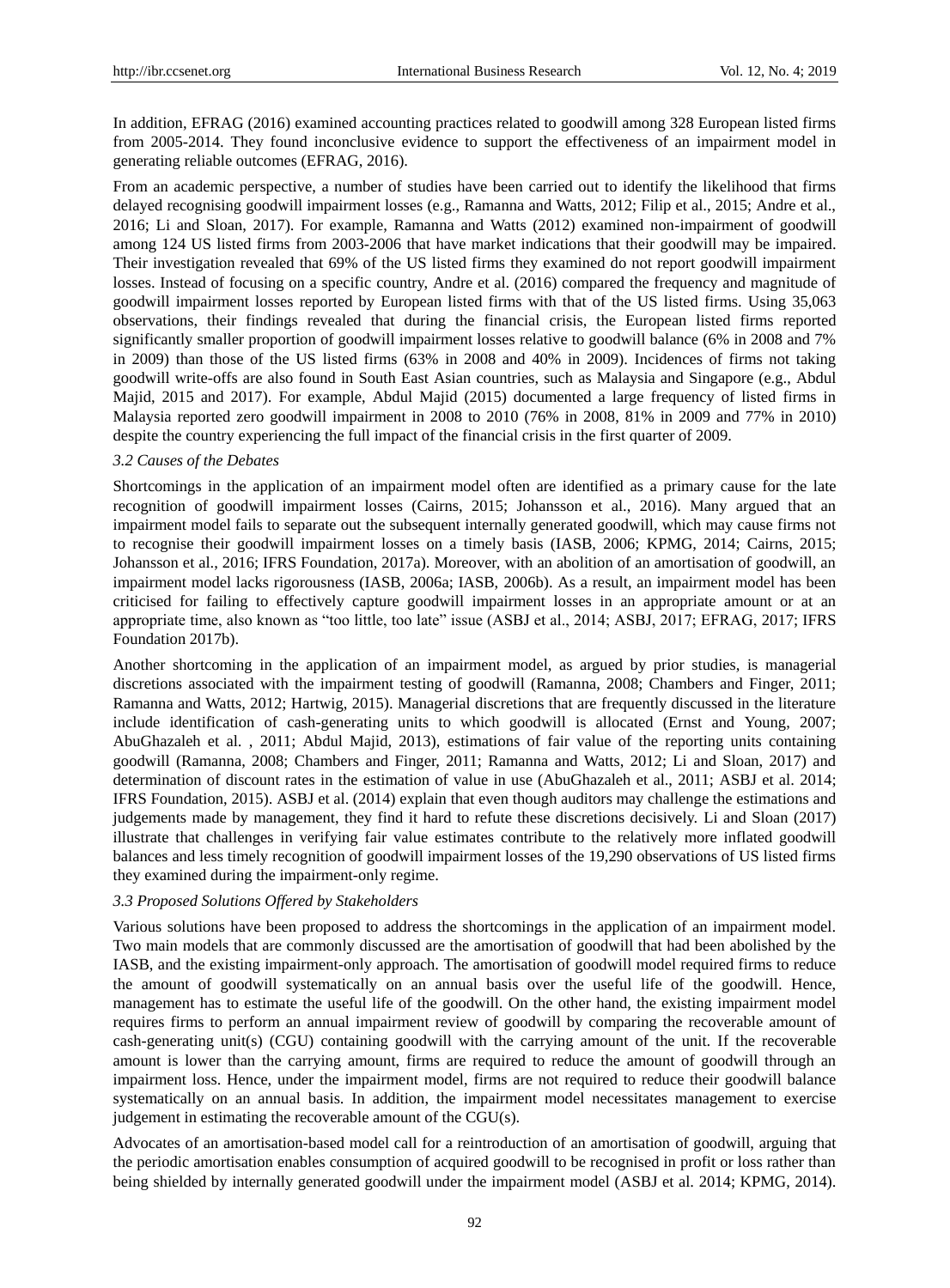Moreover, an amortisation-based model requires less judgements and estimations than an impairment model, which may enhance the level of reliability and verifiability in accounting treatments for goodwill (ASBJ et al. 2014; KPMG, 2014).

Proponents of an impairment-only approach maintain that although an impairment model has its limitations, in general, it generates more relevant information to the capital market than an amortisation-based model (KPMG, 2014). In addition, they emphasise that compared to an amortisation-based model, an impairment model provides information that is helpful to users in assessing management's stewardship of the firms' assets and the performance of an investment (FRC, 2014; KPMG, 2014). FRC (2014) conducted an outreach meeting of the Post-implementation Review of IFRS 3 that was attended by 40 respondents. They reported that although there were mixed views on the usefulness of information generated from an impairment-only model, the majority of the respondents regarded the impairment-only model to be an appropriate approach (FRC, 2014).

Apart from amortisation vs. impairment debates, there are also those who suggested for a hybrid model that includes periodic amortisation and an indicator-based impairment testing of goodwill, or those who argued that goodwill should be written off immediately (KPMG, 2014; Boyle et al., 2015). Looking back in history of an accounting for goodwill, one would realise that these proposed solutions are not novel as they had been stipulated by former accounting standards on goodwill and had been practiced by many firms prior to the implementation of IFRS 3 (Johansson et al., 2016).

Despite the shortcomings in the application of an impairment model, what is interesting from reviewing the empirical studies on an impairment-only approach is that with the implementation of an impairment-only approach, listed firms worldwide have improved their disclosure on goodwill and its impairment test over time. For example, in Malaysia, Carlin et al. (2009) reported a 56% compliance with the disclosure requirements related to an impairment test of goodwill in 2006, the initial year of the IFRS 3 implementation. Two years afterward, Abdullah et al. (2015) reported that the level of compliance with the disclosure requirements of MFRS 3 (IFRS 3) and MFRS 136 (IAS 36 *Impairment of Assets*) in Malaysia increased to more than 70% (mean 77% for MFRS 3 and mean 72% for MFRS 136) for 121 listed firms they examined for the financial year ended 31 December 2008.

The improvement in firms' disclosures of goodwill and its impairment test is also evidenced in other countries. For example, an investigation of goodwill disclosure practices among 287 Australian listed firms from 2005-2010 by Guthrie and Pang (2013) showed that the level of compliance with the disclosure requirements to allocate goodwill to cash-generating units increased from 61% in 2005 to 80% in 2010. Likewise, the examination of the disclosure requirements of paragraph 134 of IAS 36 among 472 Dutch and Swedish listed firms for 2005 and 2008 by Hartwig (2015) showed an improvement in the compliance levels over time from an average of 52.7% in 2005 to 61.9% in 2008.

Even though, prior studies reported that full compliance with the disclosure requirements of goodwill and its impairment test is not yet achievable (Glaum et al., 2013; Abdullah et al., 2015) and these disclosures lack entity-specific (FRC, 2008; ESMA, 2013; KPMG, 2014), users of annual reports and especially analysts and bank officers express high demand for the disclosure of critical accounting estimates and impairment tests of goodwill (Johansen and Plenaborg, 2013; KPMG, 2014). KPMG (2014) elaborated that some analysts seek disclosures of goodwill impairment test to aid them in their valuation model. In addition, Baboukardos and Rimmel (2014) analysis of 76 Greek listed firms found goodwill to be value relevant, especially for firms with high level of disclosure of IFRS 3 and IAS 36.

#### **4. Conclusion and Suggestions for Future Research Opportunities**

This paper presents a selected review of contemporary issues surrounding an impairment-only approach to accounting for acquired goodwill and addresses the question of whether an impairment-only approach has resulted in an improvement in an accounting for goodwill. The selected review demonstrates that even though an impairment-only approach has posed implementation, auditing and enforcement challenges, it has also encouraged standard-setters, regulators and firms worldwide to make concerted efforts in bringing in more clarity to the valuation of goodwill and its impairment test.

This paper has three specific recommendations for future research. First, research results have highlighted the shortcoming in the application of an impairment model. Few studies have attempted to address this shortcoming by seeking to understand how firms implement impairment test through survey questionnaires (e.g., Petersen and Plenborg, 2010; Mazzi et al., 2016). To provide greater insight into this shortcoming in order to offer relevant and practical solutions, it is recommended for future works to focus on conducting interviews with key personnel in-charged with the impairment test.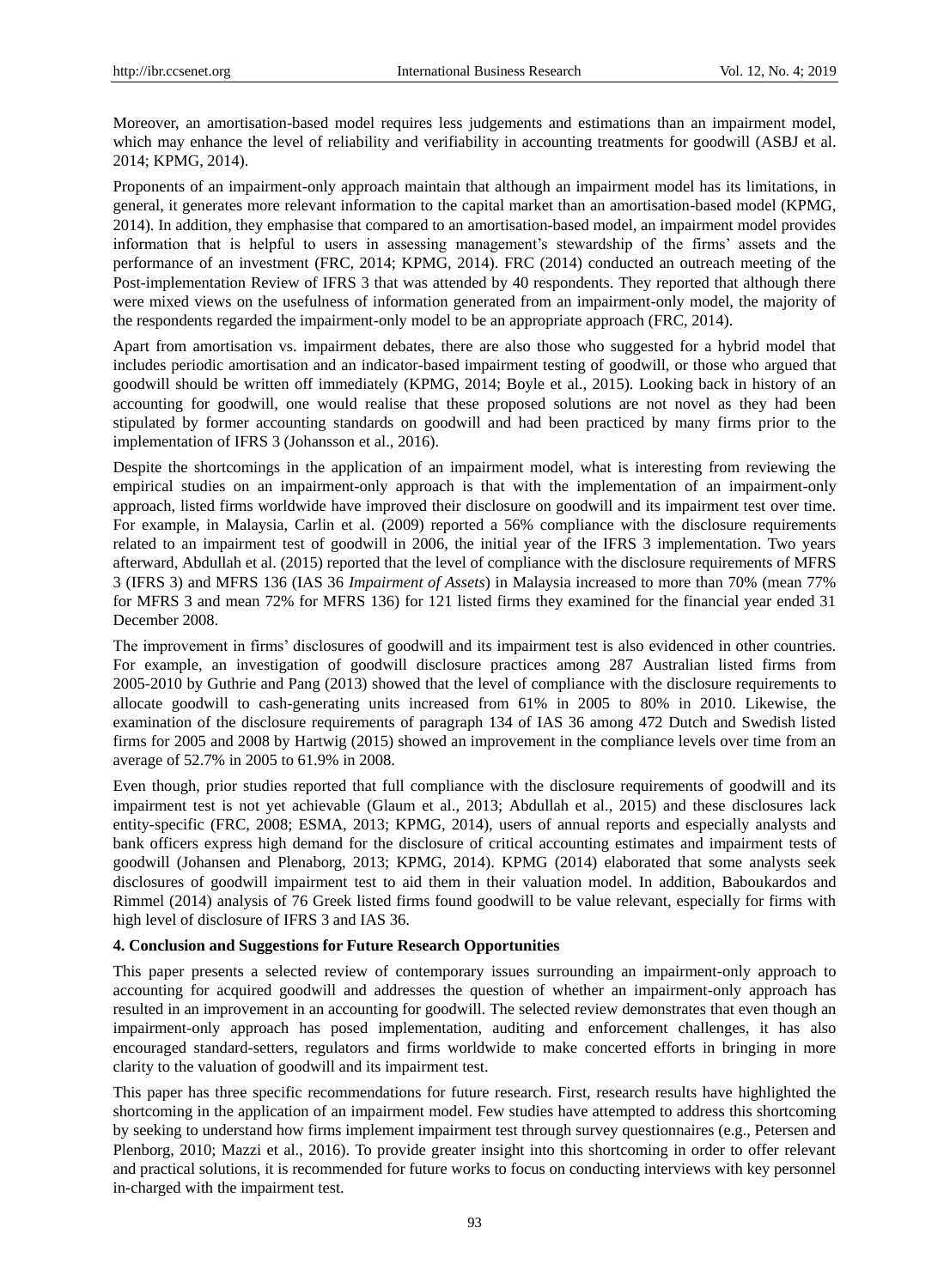Second, the review of the empirical studies has demonstrated that improvements have been made in an accounting for goodwill and its impairment test through firms' disclosures (Guthrie and Pang, 2013; Hartwig, 2015) though these improvements, at present, are below our expectation. Thus, there is a need for more research on firms' disclosures focusing on how firms conduct their impairment review and how firms disclose the judgement involved in the impairment tests, so as to identify best practices, which then could be mimicked by other firms.

Third, d'Arcy and Tarca (2018), in their review of research on IFRS goodwill accounting, highlight the need for researchers to explore new data source. In this paper, it is suggested that one possible source that worth the investigation is the Key Audit Matters in the independent auditor's report. Analysing issues related to goodwill impairment highlighted by independent auditors in the Key Audit Matters help provide insight on how auditors addressed the issue, which could generate inputs to further improve the disclosure requirements on goodwill impairment.

In sum, this paper suggests that in the case of an impairment-only approach to accounting for acquired goodwill, the way forward is for standard-setters, regulators, researchers and various stakeholders to focus more on improving the impairment model and for firms to further enhance the quality of existing disclosure of goodwill impairment and its test.

#### **Acknowledgements**

Financial support from the Ministry of Higher Education in Malaysia via the Universiti Utara Malaysia under the FRGS research grant (Grant number 13591) is gratefully acknowledged.

#### **References**

- Abdul, M. J. (2013). *Accounting choices relating to goodwill impairment: Evidence from Malaysia* (Unpublished Ph.D. thesis). University of Glasgow, Scotland, United Kingdom.
- Abdul, M. J. (2015). Reporting incentives, ownership concentration by the largest outside shareholder, and reported goodwill impairment losses. *Journal of Contemporary Accounting & Economics*, *11,* 199-214. <https://doi.org/10.1016/j.jcae.2015.07.002>
- Abdul, M. J. (2017). Audit committee independence and a contracting perspective on goodwill impairment: Singaporean evidence. *Business: Theory and Practice*, *18,* 128-135. <https://doi.org/10.3846/btp.2017.013>
- Abdullah, M., Evans, L., Fraser, I., & Tsalavoutas, I. (2015). IFRS mandatory disclosures in Malaysia: the influence of family control and the value (ir)relevance of compliance levels. *Accounting Forum*. https://doi.org/10.1016/j.accfor.2015.05.003
- AbuGhazaleh, N. M, Al-Hares, O. M., & Roberts, C. (2011). Accounting discretion in goodwill impairments: UK evidence. *Journal of International Financial Management & Accounting*, *22*(3), 165-204. https://doi.org/10.1111/j.1467-646X.2011.01049.x
- Accounting Standards Board of Japan (ASBJ), European Financial Reporting Advisory Group (EFRAG) and Organismo Italiano di Contabilita` (OIC) (ASBJ et al.). (2014). Should goodwill still not be amortised?. Retrieved from

[http://www.efrag.org/files/Goodwill%20Impairment%20and%20Amortisation/140725\\_Should\\_goodwill\\_st](http://www.efrag.org/files/Goodwill%20Impairment%20and%20Amortisation/140725_Should_goodwill_still_not_be_amortised_Research_Group_paper.pdf) [ill\\_not\\_be\\_amortised\\_Research\\_Group\\_paper.pdf](http://www.efrag.org/files/Goodwill%20Impairment%20and%20Amortisation/140725_Should_goodwill_still_not_be_amortised_Research_Group_paper.pdf)

- Accounting Standards Board of Japan (ASBJ). (2017). Possible Approach for Addressing the "Too Little, Too Late" Issue, Accounting Standards Advisory Forum June 2017. ASAF Agenda Paper 3. Retrieved from http://www.ifrs.org/-/media/feature/meetings/2017/july/asaf/goodwill-and-impairment/asaf-03-possible-app roach-for-addressing-too-little-too-late-issue.pdf
- Andre, P., Filip, A., & Paugam, L. (2016). Examining the patterns of goodwill impairments in Europe and the US. *Accounting in Europe*. https://doi.org/10.1080/17449480.2016.1260748
- Baboukardos, D., & Rimmel, G. (2014). Goodwill under IFRS: Relevance and disclosures in an unfavorable environment. *Accounting Forum*, *38,* 1-17. https://doi.org/10.1016/j.accfor.2013.11.001
- Boyle, D. M., Carpenter, B. W., & Mahoney, D. P. (2015). The continuing saga of goodwill accounting. *Management Accounting Quarterly Fall 2015*, *17*(1), 1-8. Retrieved from [file:///C:/Users/User/Downloads/maq\\_fall\\_2015\\_boyle%20\(1\).pdf](file:///C:/Users/User/Downloads/maq_fall_2015_boyle%20(1).pdf)
- Cairns, D. (2015). Financial reporting in Europe: Future challenges. *Accounting in Europe*, *12*(2), 187-196. https://doi.org/10.1080/17449480.2015.1114181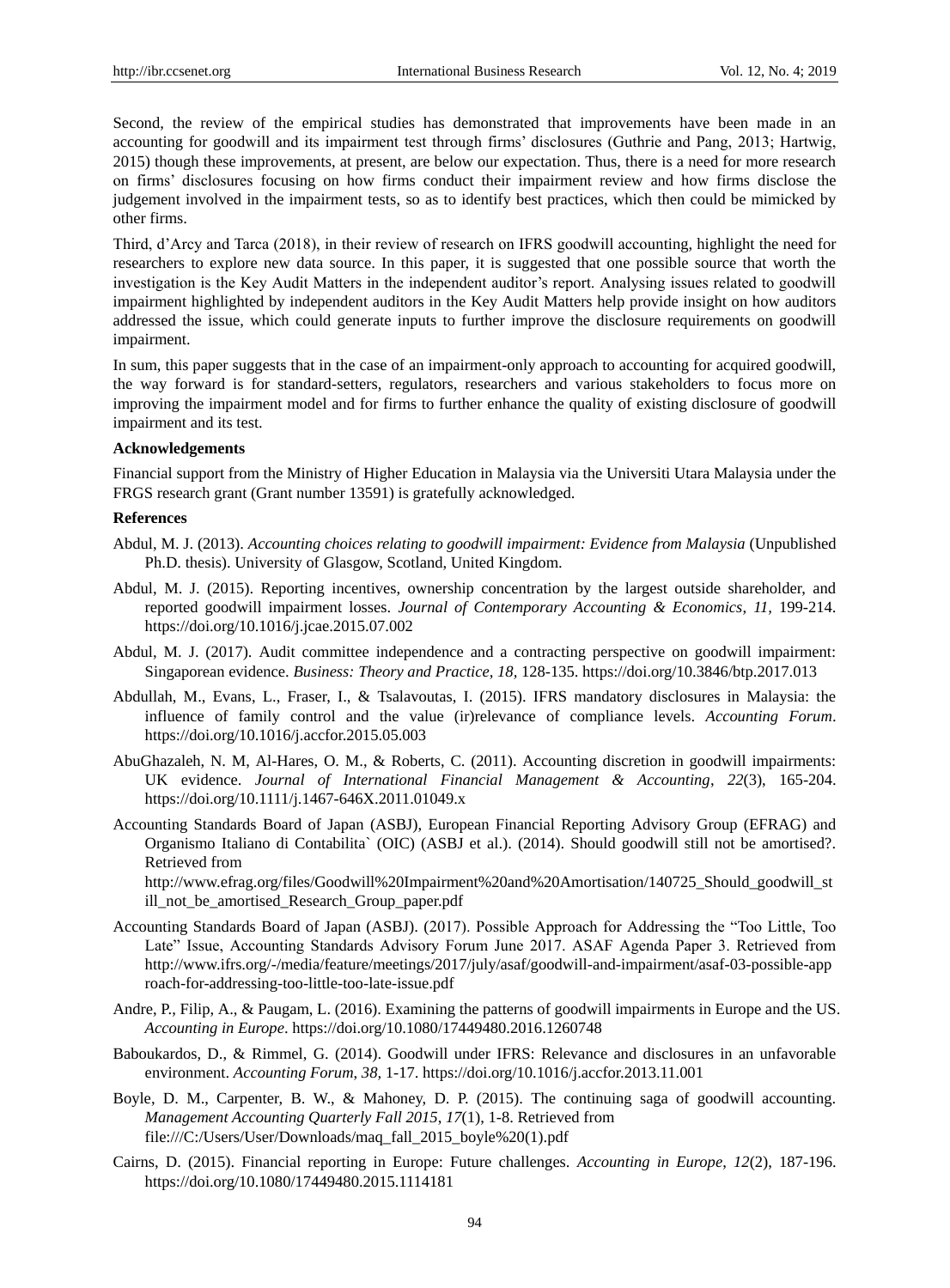- Carlin, T. M., Finch, N., & Laili, N. H. (2009). Investigating audit quality among Big 4 Malaysian firms. *Asian Review of Accounting*, *17*(2), 96-114. https://doi.org/10.1108/13217340910975251
- Central Bank of Malaysia. (2009). Annual report of Bank Negara Malaysia. Economic developments in 2009. Retrieved from<https://www.bnm.gov.my/files/publication/ar/en/2009/cp01.pdf>
- Chambers, D., & Finger, C. (2011). Goodwill non-impairments. Evidence from recent research and suggestions for auditors. *The CPA Journal*, February 2011, 38-41.
- d'Arcy, A., & Tarca, A. (2018). Reviewing IFRS goodwill accounting research: Implementation effects and cross-country differences. *The International Journal of Accounting*, *53*(3), 203-226. https://doi.org/10.1016/j.intacc.2018.07.004
- Deller, A. (2017). The IASB has entered the lion's den with papers on goodwill and intangibles acquired in a business combination. *International edition of Accounting and Business magazine*. *R*etrieved from [http://www.accaglobal.com/my/en/member/discover/cpd-articles/corporate-reporting/goodwill-recognition1](http://www.accaglobal.com/my/en/member/discover/cpd-articles/corporate-reporting/goodwill-recognition17.html) [7.html](http://www.accaglobal.com/my/en/member/discover/cpd-articles/corporate-reporting/goodwill-recognition17.html)
- Ernst & Young. (2007). *IAS 36 Impairment testing: Practical issues*. Retrieved on October 15, 2009 from <http://www.ey.com/BE/en/Issues/IFRS/IFRS>
- European Financial Reporting Advisory Group (EFRAG). (2016). What do we really know about goodwill and impairment? A quantitative study. Retrieved from [http://www.efrag.org/Assets/Download?assetUrl=/sites/webpublishing/SiteAssets/EFRAG%2520Quantitati](http://www.efrag.org/Assets/Download?assetUrl=/sites/webpublishing/SiteAssets/EFRAG%2520Quantitative%2520Study%2520Goodwill%25202016.pdf&AspxAutoDetectCookieSupport=1) [ve%2520Study%2520Goodwill%25202016.pdf&AspxAutoDetectCookieSupport=1](http://www.efrag.org/Assets/Download?assetUrl=/sites/webpublishing/SiteAssets/EFRAG%2520Quantitative%2520Study%2520Goodwill%25202016.pdf&AspxAutoDetectCookieSupport=1)
- European Financial Reporting Advisory Group (EFRAG). (2017). Goodwill and impairment Issues paper. Retrieved from [https://www.efrag.org/Assets/Download?assetUrl=%2Fsites%2Fwebpublishing%2FMeeting%20Document](https://www.efrag.org/Assets/Download?assetUrl=%2Fsites%2Fwebpublishing%2FMeeting%20Documents%2F1609261453414415%2F13-01%20Issues%20paper%20on%20Goodwill%20and%20Impairment%20-%20EFRAG%20TEG%20CFSS%2017-06-28.pdf&AspxAutoDetectCookieSupport=1) [s%2F1609261453414415%2F13-01%20Issues%20paper%20on%20Goodwill%20and%20Impairment%20-](https://www.efrag.org/Assets/Download?assetUrl=%2Fsites%2Fwebpublishing%2FMeeting%20Documents%2F1609261453414415%2F13-01%20Issues%20paper%20on%20Goodwill%20and%20Impairment%20-%20EFRAG%20TEG%20CFSS%2017-06-28.pdf&AspxAutoDetectCookieSupport=1) [%20EFRAG%20TEG%20CFSS%2017-06-28.pdf&AspxAutoDetectCookieSupport=1](https://www.efrag.org/Assets/Download?assetUrl=%2Fsites%2Fwebpublishing%2FMeeting%20Documents%2F1609261453414415%2F13-01%20Issues%20paper%20on%20Goodwill%20and%20Impairment%20-%20EFRAG%20TEG%20CFSS%2017-06-28.pdf&AspxAutoDetectCookieSupport=1)
- European Securities and Markets Authority (ESMA). (2013). European enforcers review of impairment of goodwill and other intangible assets in the IFRS financial statements. Retrieved from [https://www.esma.europa.eu/document/european-enforcers-review-impairment-goodwill-and-other-intangib](https://www.esma.europa.eu/document/european-enforcers-review-impairment-goodwill-and-other-intangible-assets-in-ifrs-financial) [le-assets-in-ifrs-financial](https://www.esma.europa.eu/document/european-enforcers-review-impairment-goodwill-and-other-intangible-assets-in-ifrs-financial)
- Filip, A., Jeanjean, T., & Paugam, L. (2015). Using real activities to avoid goodwill impairment losses: Evidence and effect on future performance. *Journal of Business Finance & Accounting*, *42*(3) & (4), 515-554, April/May 2015, 0306-686X. https://doi.org/10.1111/jbfa.12107
- Financial Reporting Council (FRC). (2008). Review of goodwill impairment disclosures. Retrieved from <https://www.frc.org.uk/getattachment/3a4d7fd1-44ef-45bd-8bfb-eac6eb4a911c/;.aspx>
- Financial Reporting Council (FRC). (2014). Post-implementation Review: IFRS 3 Business Combinations. Retrieved from [https://www.frc.org.uk/getattachment/cb12e9d5-3272-47bb-82bd-2cc7378ff7c1/20140530-FRC-response-t](https://www.frc.org.uk/getattachment/cb12e9d5-3272-47bb-82bd-2cc7378ff7c1/20140530-FRC-response-to-IFRS-3-RFI_Final.pdf) [o-IFRS-3-RFI\\_Final.pdf](https://www.frc.org.uk/getattachment/cb12e9d5-3272-47bb-82bd-2cc7378ff7c1/20140530-FRC-response-to-IFRS-3-RFI_Final.pdf)
- Giner, B., & Pardo, F. (2014). How ethical are managers' goodwill impairment decisions in Spanish-listed firms? *Journal of Business Ethics*, *132*(1), 21-40. https://doi.org/10.1007/s10551-014-2303-8
- Glaum, M., & Wyrwa, S. M. A. (2009). Making acquisitions transparent. Goodwill accounting in times of crisis', PwC. Retrieved fro[m www.pwc.de](http://www.pwc.de/)
- Glaum, M., Schmidt, P., Street, D. L., & Vogel, S. (2013). Compliance with IFRS 3- and IAS 36-required disclosures across 17 European countries: company- and country-level determinants. *Accounting and Business Research*, *43*(3), 163-204. https://doi.org/10.1080/00014788.2012.711131
- Gunn, J. L., Khurana, I. K., & Stein, S. E. (2017). Determinants and consequences of timely asset impairments during the financial crisis. *Journal of Business Finance & Accounting*, *45*(1-2), January – February 2018, 3-39.
- Guthrie, J., & Pang, T. T. (2013). Disclosure of goodwill impairment under AASB 136 from 2005-2010. *Australian Accounting Review*, *66*(23)(3), 216-231. https://doi.org/10.1111/j.1835-2561.2013.00204.x
- Hartwig, F. (2015). Swedish and Dutch listed companies' compliance with IAS 36 paragraph 134. *International Journal of Disclosure and Governance*, *12*(1), 78-105[. https://doi.org/10.1057/jdg.2013.33](https://doi.org/10.1057/jdg.2013.33)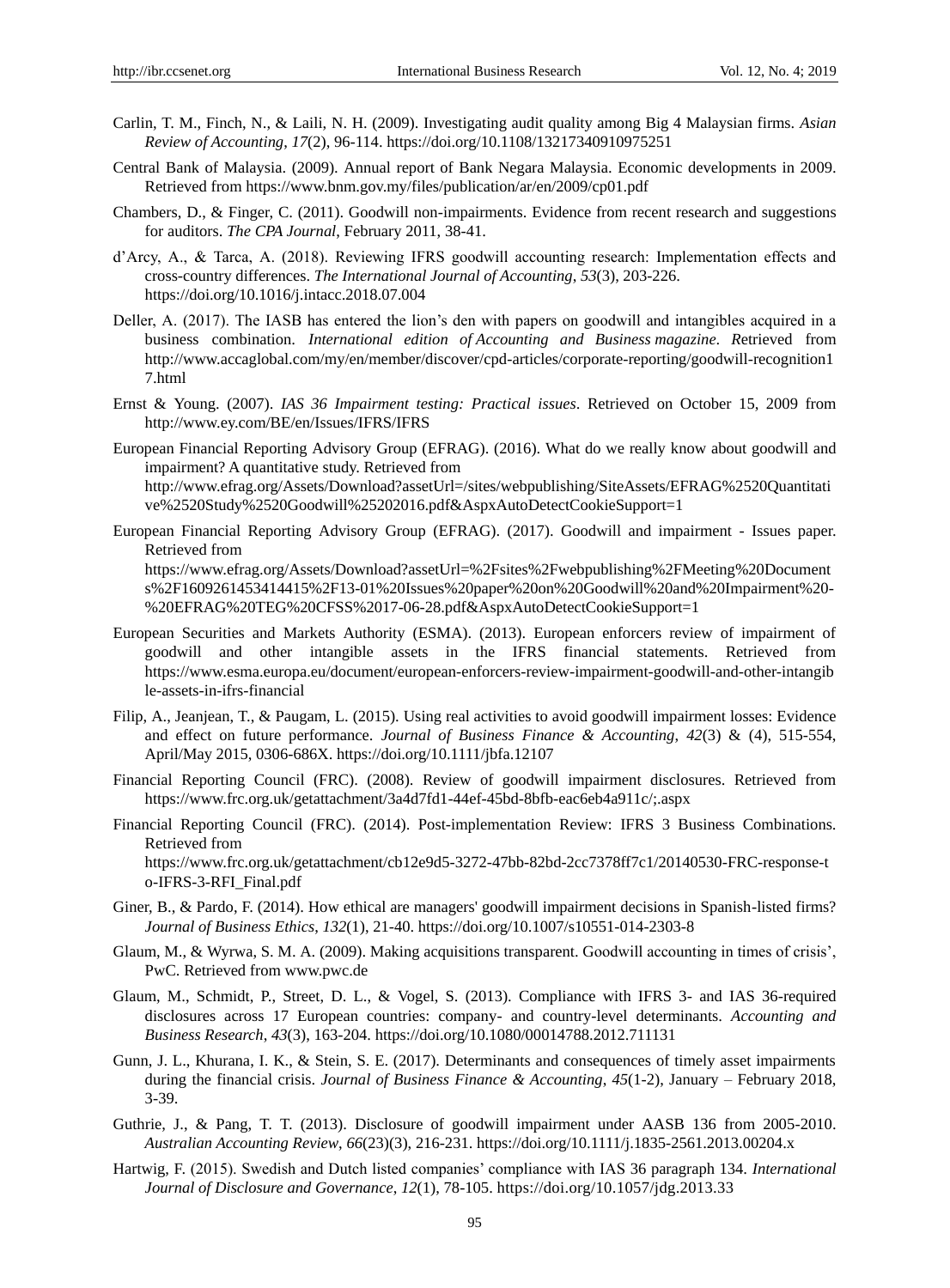- Hoogervorst, H. (2012). The imprecise world of accounting. Speech delivered at the International Association for Accounting Education & Research (IAAER) conference. Retrieved from [https://www.iasplus.com/en/news/2012/june/speech-by-hans-hoogervorst-on-the-imprecise-world-of-accou](https://www.iasplus.com/en/news/2012/june/speech-by-hans-hoogervorst-on-the-imprecise-world-of-accounting) [nting](https://www.iasplus.com/en/news/2012/june/speech-by-hans-hoogervorst-on-the-imprecise-world-of-accounting)
- IASB. (2006a). IFRS 3 *Business Combinations, In International Financial Reporting Standards as at 1 January 2006* (pp. 273-394), International Accounting Standards Board (IASB), London: IASCF Publications Department.
- IASB. (2006b). IAS 36 *Impairment of Assets*, *In International Financial Reporting Standards as at 1 January 2006* (pp. 1449-1595), International Accounting Standards Board (IASB), London: IASCF Publications Department.
- IASplus. (Undated). Post-implementation review IFRS 3. Retrieved from <https://www.iasplus.com/en/projects/pir/ifrs-3-pir>
- IFRS Foundation. (2014). Post-implementation Review: IFRS 3 Business Combinations. Request for information. Retrieved from [http://archive.ifrs.org/Current-Projects/IASB-Projects/PIR/PIR-IFRS-3/Request-for-Information-January-20](http://archive.ifrs.org/Current-Projects/IASB-Projects/PIR/PIR-IFRS-3/Request-for-Information-January-2014/Documents/RfI_PIR_IFRS3-Business-Combinations.pdf) [14/Documents/RfI\\_PIR\\_IFRS3-Business-Combinations.pdf](http://archive.ifrs.org/Current-Projects/IASB-Projects/PIR/PIR-IFRS-3/Request-for-Information-January-2014/Documents/RfI_PIR_IFRS3-Business-Combinations.pdf)
- IFRS Foundation. (2015). Post-implementation Review of IFRS 3 business combinations. Report and Feedback Statement. Retrieved from <http://www.ifrs.org/-/media/project/pir-ifrs-3/published-documents/pir-ifrs-3-report-feedback-statement.pdf>
- IFRS Foundation. (2017a). Improving effectiveness of goodwill impairment testing model. Accounting Standards Advisory Forum September 2017, ASAF Agenda Paper 5B. Retrieved from [http://www.ifrs.org/-/media/feature/meetings/2017/september/asaf/goodwill-and-impairment/ap5b-improvin](http://www.ifrs.org/-/media/feature/meetings/2017/september/asaf/goodwill-and-impairment/ap5b-improvin-effectiveness-of-impairment-test.pdf) [-effectiveness-of-impairment-test.pdf](http://www.ifrs.org/-/media/feature/meetings/2017/september/asaf/goodwill-and-impairment/ap5b-improvin-effectiveness-of-impairment-test.pdf)
- IFRS Foundation. (2017b). Goodwill and impairment research project. IASB Meeting October 2017, IASB Agenda ref 18A. Retrieved from [http://www.ifrs.org/-/media/feature/meetings/2017/october/iasb/goodwill-and-impairment/ap18-cover-paper](http://www.ifrs.org/-/media/feature/meetings/2017/october/iasb/goodwill-and-impairment/ap18-cover-paper.pdf) [.pdf](http://www.ifrs.org/-/media/feature/meetings/2017/october/iasb/goodwill-and-impairment/ap18-cover-paper.pdf)
- Jenkins, P. (2017). A decade on from the financial crisis, what have we learnt. *Financial Times*. Retrieved from <https://www.ft.com/content/543359aa-8d0d-11e7-a352-e46f43c5825d>
- Ji, K. (2013). Better late than never, the timing of goodwill impairment testing in Australia. *Australian Accounting Review, 67*(23)(4), 369-379. https://doi.org/10.1111/auar.12036
- Johansen, T. R., & Plenborg, T. (2013). Prioritising disclosures in the annual report. *Accounting and Business Research*, *43*(6), 605-635. https://doi.org/10.1080/00014788.2013.827105
- Johansson, S. E., Hjelstrom, T., & Hellman, N. (2016). Accounting for goodwill under IFRS: A critical analysis. *Journal of International Accounting, Auditing and Taxation*, *27,* 13-25. https://doi.org/10.1016/j.intaccaudtax.2016.07.001
- KPMG. (2014). Who cares about goodwill impairment? A collection of stakeholder views. Retrieved from <https://assets.kpmg.com/content/dam/kpmg/pdf/2014/04/impairment-qa.pdf>
- Laux, C., & Leuz, C. (2010). Did fair-value accounting contribute to the financial crisis? *Journal of Economic Perspectives*, *24*(1), 93-118. https://doi.org/10.1257/jep.24.1.93
- Li, K. K., & Sloan, R. G. (2017). Has goodwill accounting gone bad?. *Review of Accounting Studies*. Published online on 6 May 2017. https://doi.org/10.1007/s11142-017-9401-7
- Mazzi, F., Liberatore, G., & Tsalavoutas, I. (2016). Insights on CFOs' perceptions about impairment testing under IAS 36. *Accounting in Europe*, 13(3), 353-379. https://doi.org/10.1080/17449480.2016.1244341
- Petersen, C., & Plenborg, T. (2010). How do firms implement impairment tests of goodwill? *Abacus*, *46*(4), 419-446. https://doi.org/10.1111/j.1467-6281.2010.00326.x
- Ramanna, K. (2008). The implications of unverifiable fair-value accounting: Evidence from the political economy of goodwill accounting. *Journal of Accounting and Economics*, *45,* 253-281. https://doi.org/10.1016/j.jacceco.2007.11.006
- Ramanna, K., & Watts, R. L. (2012). Evidence on the use of unverifiable estimates in required goodwill